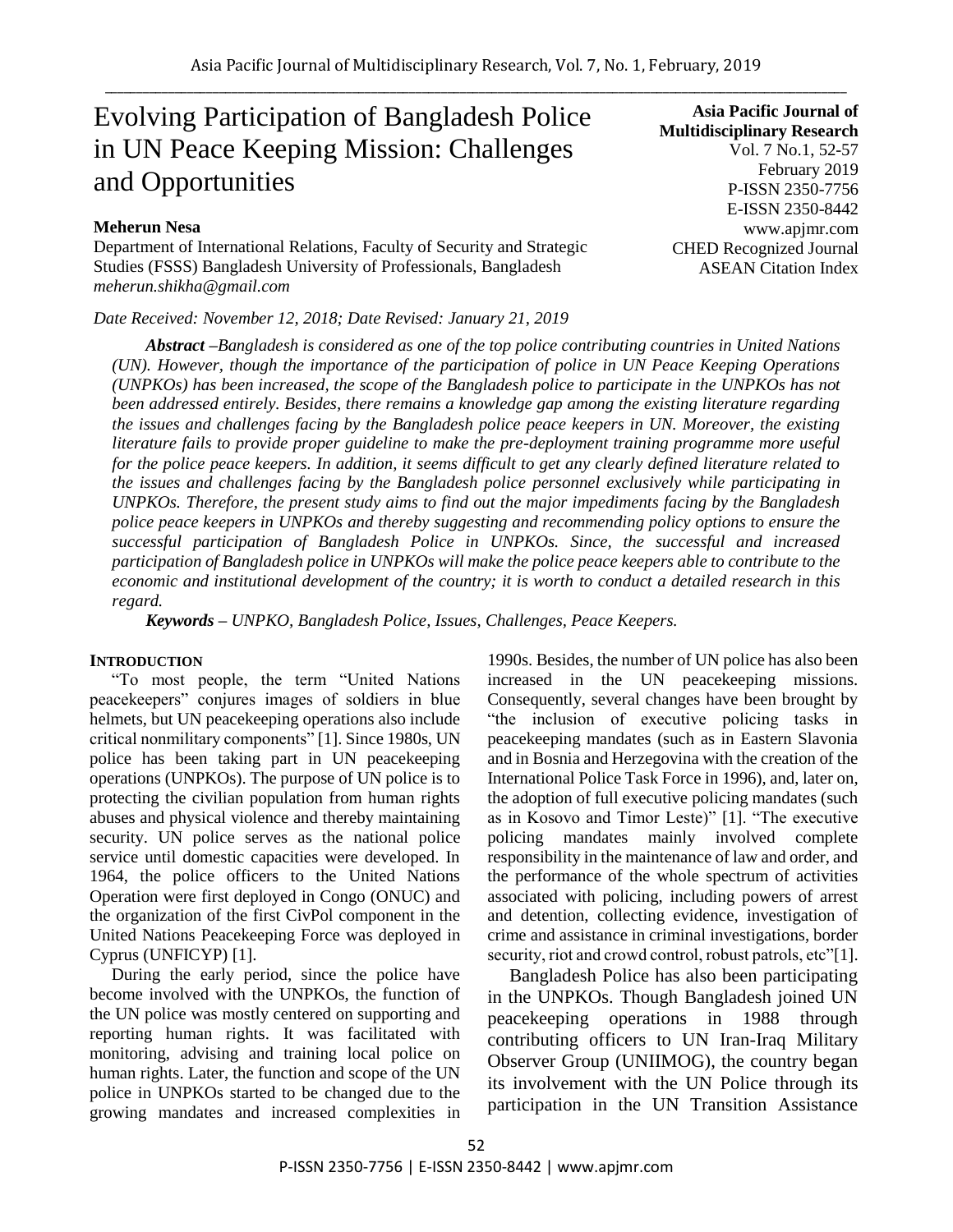Group in Namibia in 1989. Since then, Bangladesh has continued to send its police to serve in UN peacekeeping missions and has participated in 20 missions. The official website of the Bangladesh Police says that, Bangladesh Police has sent two all-female Formed Police Units (FPUs) to United Nations Stabilisation Mission in Haiti (MINUSTAH) and the United Nations Organization Stabilization Mission in the Democratic Republic of the Congo (MONUSCO).

In addition, according to information available at official website of Bangladesh Police, Bangladesh Police sent specially equipped self-sufficient police units called Formed Police Units (FPUs) to Ivory Coast in 2005. Bangladeshi FPUs and UNPOLs with as usual name and fame are working in 7 different missions which are MONUSCO (DR CONGO), UNAMID (Darfur, Sudan), UNMISS (South Sudan), UNMIL (Liberia), MINUSTAH (Haiti), MINUSMA (Mali), Currently, from Bangladesh Police, there are 87 Individual Police Officers (IPO) working in 03 different Missions UN Peacekeeping missions, 04 Police Officers working in P-Level/UN jobs and 739 FPU members working in 5 Formed Police Units, in total 806 Police Officers are working in 05 UN Peacekeeping missions and UN HQ [2].

Thus, for many years, Bangladesh Police has been contributing to the UNPKOs with glory and success in establishing world peace. They have been lauded for their efficient contribution to the peacekeeping by the UN Undersecretary General several times [3]. With regard to this, Bangladesh has been considered as one of the leading transmitting countries in UN peacekeeping missions. However, to cope-up with the recent changes occurred in peacekeeping policy guidelines, the police peacekeepers of Bangladesh has been facing several challenges in maintaining their effective participation in the mission areas. Moreover, the existing system of recruitment and pre-deployment training system of Bangladesh Police to sending police force to the peacekeeping missions has creating more challenges toward the successful participation of police peace keepers in the UN missions.

Therefore, the aim of this study is to find out the major challenges facing by the Bangladesh police participating in the UNPKOs. It also looks at the responsible factors which create major impediments towards the successful participation of the Bangladesh police in the UNPKOs. In addition, this study has explored whether addressing these challenges and issues brings the opportunities for the police peace keepers to contribute more to the national development of the country.

As mentioned above, Bangladesh Police is contributing to the UNPKOs successfully as one of the top police contributing countries since it has started to participate in the UNPKOs in 1989. Yet, the position of the Bangladesh police in UNPKOs has been is decreasing and it has fallen from first position to third position within last couple of years. As of August 2013, Bangladesh was the top police contributing country with a total of 1,816 personnel serving in seven missions [4]. As of February 2015, Bangladesh was the second police contributing country in the world with 1336 personnel [1]. According to the official website of Bangladesh Police, "since its commencement to serve in different UN Mission, Bangladesh Police has now been the 3rd Police Contributing Country (PCC) in the world with remarkable commitments of 795 personnel to date (4 December 2018) of its own to the UN Mandate" [2]. Besides, it has become challenging to the police of Bangladesh in the UN to continue their affluent role due to the monopoly role of the Bangladesh Army in the UNPKOs. However, "it is a matter of concern that Bangladesh, in spite of being involved with peacekeeping since 1988, has not yet formulated a national policy document on how to face the challenges of present and future peacekeeping missions in the 21st century" [5] neither for Bangladesh Army nor for Bangladesh Police members who involve with the UNPKOs.

Besides, though the importance of the participation of police in UNPKOs has been increased, the scope of the Bangladesh police to participate in the UNPKOs has not been addressed entirely. Moreover, instead of giving the police force proper pre-deployment training, emphasis is given to the selection and recruitment of the police peacekeepers based on bribery and on the use of unfair means.

In addition, the existing literatures argue that the recruitment and selection process of Bangladesh police personnel for the UNPKO is highly politicized though it has not been addressed by these literatures that how this politicization occurs. Besides, though it has been argued that the pre-deployment training programme is not designed properly, it has not been suggested by the available literature that how can the training programme be improved. In addition, it seems difficult to find out any clearly defined literature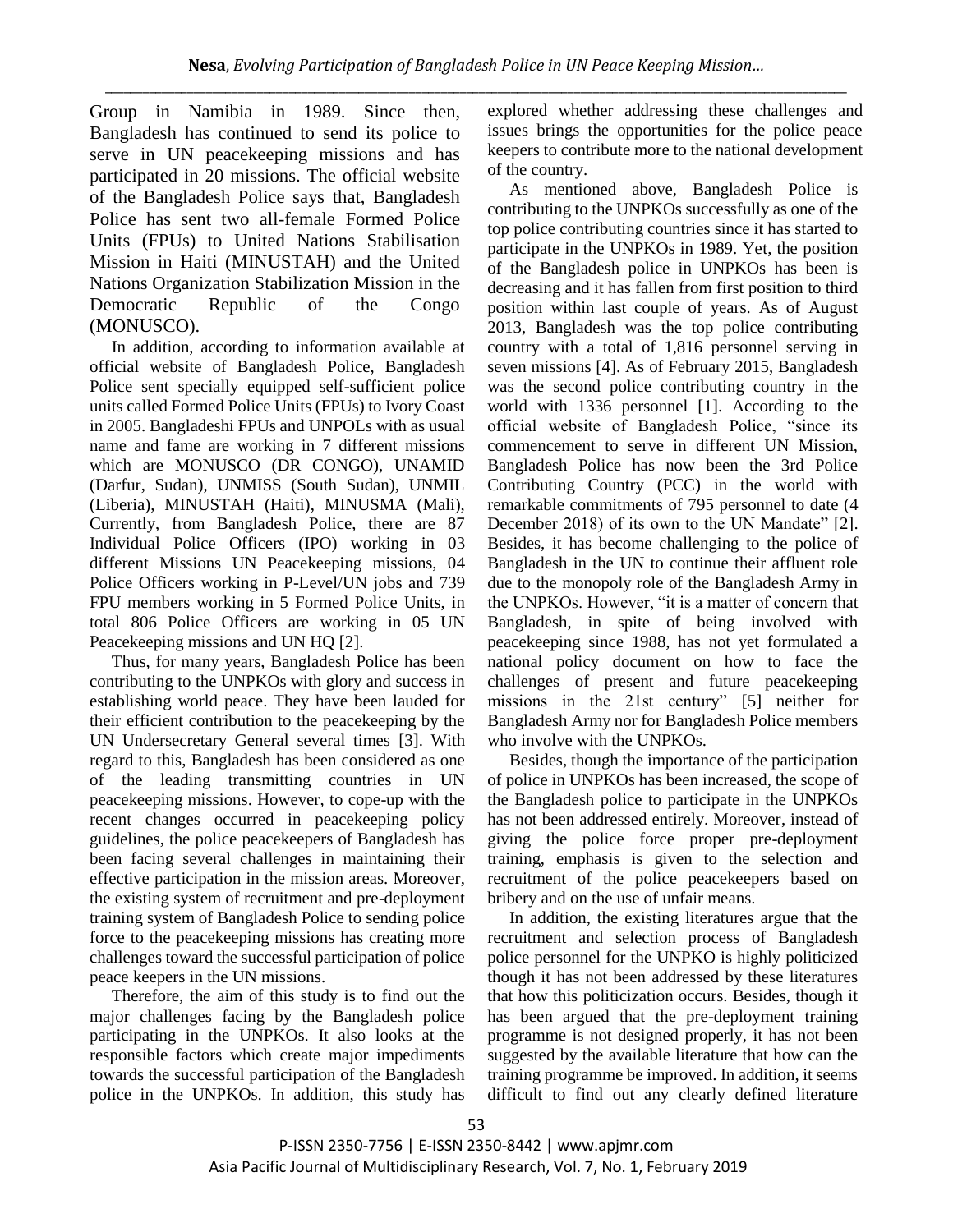related to the issues and challenges of the Bangladesh police personnel participating in UNPKOs. Most of the literature is written based on the experiences of the military forces and the role of the police forces in this regard is almost ignored by the researchers.

Given the contexts mentioned above, the present study aims to find out the major impediments facing by the Bangladesh police peace keepers in UNPKOs and thereby suggesting and recommending policy options to ensure the successful participation of Bangladesh Police in UNPKOs. Since, the successful and increased participation of Bangladesh police in UNPKOs will be able to contribute to the economic and institutional development of the country; it is worth to conduct a detailed research in this regard.

However, in spite of having greater importance it is hard to find out any substantial research work on the participation of Bangladesh police force in UNPKOs. Though some research works on Bangladesh's participation in UNPKOs could be found but the focus of such studies is limited to the participation of Bangladesh Army in the UNPKOs. As a result, it is difficult to get any literature regarding the participation of Bangladesh police force in UNPKOs. Therefore, it is important to focus on the evolving participation of Bangladesh police in UN peace keeping missions as for long Bangladesh is considered as one of the top police contributing countries to the UN and they are also top in professional peacekeeping.

#### **OBJECTIVES OF THE STUDY**

The main objective of this study is to explore how do the police personnel of Bangladesh successfully participating in the UN peace keeping missions and thereby contributing to the economic and institutional development of the country. As well, this study explores whether the existing policies and training guidelines provide proper assistance or increase obstacles to the Bangladeshi UN police peace keepers in this regard. Therefore, the aim of this study is to explore the major impediments facing by the Bangladesh Police force participating in the UN peace keeping missions. In addition, it has also discovered whether addressing these challenges and issues brings the opportunities for the police peace keepers to contribute more to the national development of the country.

#### **Conceptual and Analytical Framework of the Study**

The conceptual framework of this study is sketched based on the existing policies and issues that creating challenges or giving opportunities for the Bangladesh police peace keepers. Figure 1 shows that, the peacekeepers face certain challenges and at the same time they get some opportunities by participating in the UNPKOs. This study has explored whether the existing policies and issues are creating challenges or giving the opportunities to the Bangladesh police peace keepers. The conceptual framework of this research assumes that if the existing issues and policies are addressed properly by the government and the relevant authority of the country then the Bangladesh police peacekeepers in UN will be able to contribute more to the institutional, normative and economic development of the country.



## *Figure 1: Conceptual Framework of the Study Compiled by Author*

#### **MATERIALS AND METHODS**

For present research work, primary as well as secondary data has been used. A desk research method has been used to suggest and analyze the primary and secondary data. The information mainly has been collected through document review. Documents used in this article include different journal articles, book chapters, official reports and policies of Bangladesh Police and the UNDPKO. Different official web pages of Bangladesh police and UNPKOs have also been used as source of information of this article. The documents and reports reviewed in this article mainly focus on the selection, deployment, training and performance of Bangladesh police peacekeepers in the UNPKOs. The selection of Formed Police Unit

P-ISSN 2350-7756 | E-ISSN 2350-8442 | www.apjmr.com Asia Pacific Journal of Multidisciplinary Research, Vol. 7, No. 1, February 2019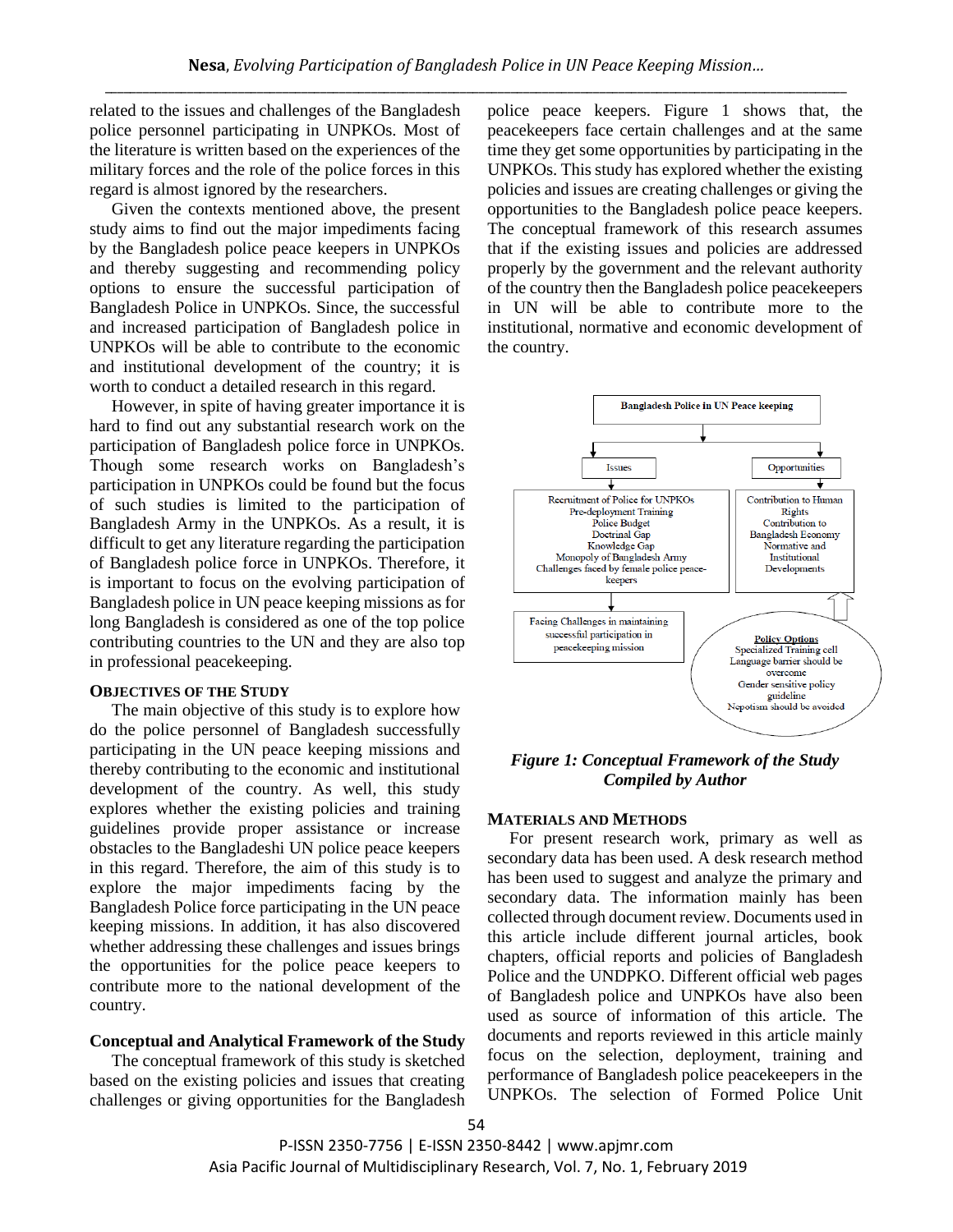Guideline 2017 has also been consulted here to find out the policies of selection of police officers for peacekeeping operations. Therefore, by analyzing the contents of several academic articles and official documents of Bangladesh Police and UNPKOs the thoughts and ideas of this article have been generated.

### **RESULTS AND DISCUSSION**

## **Selection, Recruitment and Promotion of members of Bangladesh Police at national level to participate in UNPKOs**

The Formed Police Unit (FPU) selection guideline to participate in the peacekeeping operations was first published in 2009 and the revised version of this guideline has been published in 2017 [5]. According to this guideline, if a departmental case against a policeman is running / pending / under process or member of three or more times punished and within three years of giving a verdict cannot go to the mission. Besides, the police members who are interested to participate in the missions must have 5 years of working experiences including a good command over mission language (English or French). In addition, those who have been awarded for their outstanding performance throughout his/her career and who have not been participated in the mission earlier will get preference during the selection process will get preference during the selection process. The female police officer who has joined the missions earlier as an IPO (Individual Police Officer) will also be in the preferred list as well. However, though the points mentioned above are the prerequisite to take part in the mission, most of the time the guideline has not been followed in practice.

## **Pre-deployment Training of Potential Police Peace Keepers**

Though the potential police peace keepers require specialized training to perform well in the peacekeeping operations Bangladesh Police does not have a separate specialized training center like BIPSOT (Bangladesh Peace Support Operation and Training) to potential UN peacekeepers of Bangladesh [5]. Therefore, the police peacekeepers have to depend on the Police Staff College at Dhaka and Police Academy at Rajshahi to have sufficient training in this regard [5]. As a result, to cope up with the changing pattern of UNPKOs, the police peacekeepers have to face several challenges. Police forces are also facing challenges to communicate in the mission areas as they do not have proper training in learning French language.

## **Police Budget and Expenditure**

Though the annual budget for the public order and safety has been increased (Table 1), it needs to be increased more as the robust peacekeeping requires much expensive training of officers. Besides, though it is hard to find out the specific amount of police budgeting and procurement, it can be said that the public order and safety budget is not sufficient enough. Therefore, officers are facing challenges to adjust themselves to the existing environment in the mission areas.

| Table 1. Public Order and Safety Budget; Source: |  |  |
|--------------------------------------------------|--|--|
| <b>Ministry of Finance</b>                       |  |  |

| FY             | 2014- | 2015- | 2016- | 2017- | 2018- |
|----------------|-------|-------|-------|-------|-------|
|                | 15    | 16    | 17    | 18    | 19    |
| <b>Public</b>  |       |       |       |       |       |
| Order and      |       |       |       |       |       |
| <b>Safety</b>  | 5.7   | 5.7   | 7.5   | 4.2   | 4.5   |
| <b>Budget</b>  |       |       |       |       |       |
| $\binom{0}{0}$ |       |       |       |       |       |

Source: Budget in Brief (Achieve), Finance Division, Ministry of Finance [6]

#### **Monopoly of Bangladesh Army**

Though the existing literature shows that the Government of Bangladesh (GoB), Armed Forces Division (AFD), Ministry of Home Affairs (MHA) and the Bangladesh Police play crucial roles in taking the decision of sending troops and police personnel to UN, the decisions regarding the participation of Bangladesh Police in the UNPKOs have been monopolized by the Bangladesh Army most of the time [5].

## **Doctrinal or Guidance Gap and Knowledge Gap**

Though the contribution and the importance of UN police to the peace keeping operations have been increased day by day, it lacks proper guidance and UN doctrinal support to govern all aspects of police operations. Along with the contributions of new policies to the development of common standards for police in peacekeeping, proper guidance on protection is needed further. Besides, it is hard to find out relevant literature related to the contribution and challenges of the Bangladesh Police in this regard, as the members of the Bangladesh Police are not active enough to reveal their challenges and opportunities through scholarly research works. This leads to knowledge gap about the pros and cons of the contribution of Police forces to the UNPKOs.

P-ISSN 2350-7756 | E-ISSN 2350-8442 | www.apjmr.com Asia Pacific Journal of Multidisciplinary Research, Vol. 7, No. 1, February 2019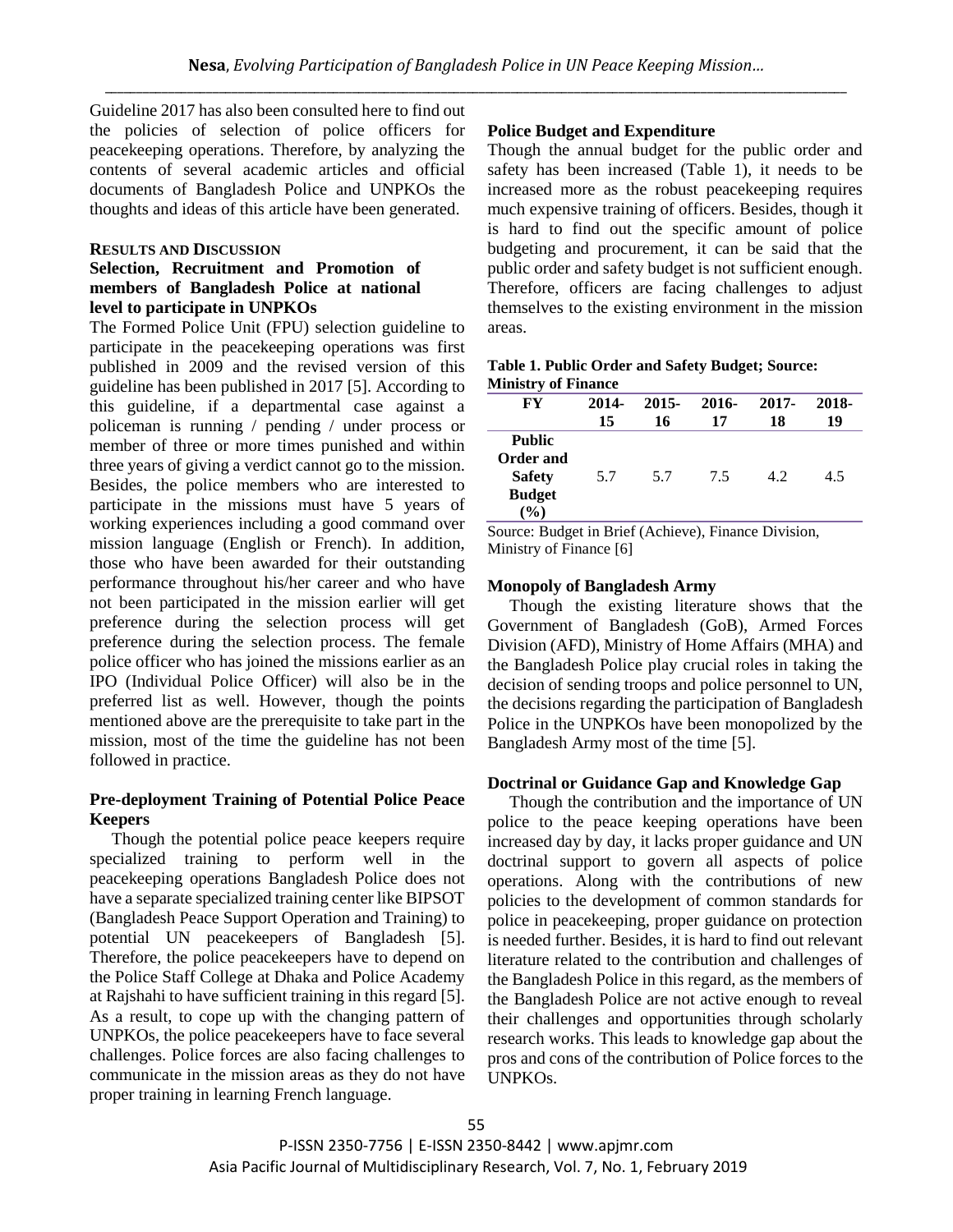## **Challenges Faced by Female Police Peacekeepers**

Bangladesh in one of the top female police officer contributor countries of the UNPKOs and they have been considered as the role model in the community of the Mission area [7]. However, the policy guideline of sending police peacekeepers to the mission has not been made gender sensitive yet. The stereotype mentality of policy makers creates several challenges toward the participation of female police officers in the missions which include dual responsibility of women at home and workplace, language barrier, unhealthy sanitation system in the mission areas and so on.

## **Opportunities**

Successful completion of UNPKOs by the police peacekeepers of Bangladesh may give the police members the scope to learn how to ensure human rights of the people of the country. Besides, the norms and values they acquire from the missions also contribute to the normative and institutional development of the country as well. In addition, as the police officers who participate in the UNPKOs are continue to receive their national salary, while the UN pays a daily Mission Subsistence Allowance (MSA) [8]. It may contribute to the economic development of the country. Further, the successful participation of Bangladesh Police forces in the missions has increased the scope of the police force's to participate more in the missions. As a result, Bangladesh Police has now been the 3rd Police Contributing Country (PCC) in the world [2]. However, the opportunities and the contribution of the police peacekeepers to the society will be increased more if the challenges mentioned above meet successfully through the implementation of the following policy options mentioned in the recommendation section of this paper.

#### **CONCLUSION AND RECOMMENDATION**

For long, Bangladesh is considered as one of the highest police contributing countries to the UN. Bangladesh Police is not only top in number in the world; they are also top in professional peacekeeping. The reputation of Bangladesh female Police units in Haiti is widely acclaimed as it responded quickly while the rights of women and children were frustratingly violated, though the participation has been curtailed later. In D R Congo the 2nd contingent of Female Police of Bangladesh is working very hard. According to Bangladesh Police, Bangladesh Police peace keepers as "early peace builders" have all the qualities to implement peace building tasks by providing security umbrella, training for the local Police to build up their capacity in collaboration with other partners. However, it has been found that peacekeeper selection policy in Bangladesh is highly politicized with bribery [9]. Besides, the pre-deployment training of the Bangladesh police peacekeepers lacks several important aspects related to the protection of human rights.

However, as the world is changeable and is changing day by day, so UN Police mandate continues to change. Therefore, Bangladesh Police needs to cope with major changes in UN. Consequently, in order to ensure the successful participation of Bangladesh police in UNPKOs, enhanced competency and skills emphasizing on the potential problems of different regions are needed to be ensured first. Besides, the country should be careful about issues that may affect the recruitment and training processes of the Bangladesh police in UNPKOs. Moreover, the government of the country should be concerned about the increased challenges facing by the police peacekeepers participating in the peacekeeping missions.

Based on the above mentioned discussions, this study believes that the challenges faced by the police peacekeepers in Bangladesh can be overcome if the following issues are addressed properly:

- Pre-deployment training should be provided by a specialized cell of Bangladesh Police.
- Language barrier should be overcome by appointing both English and French language expert with necessary logistical support.
- Policy guidelines should be made gender sensitive.
- Bangladesh police members who have first-hand experience to join the missions should involve themselves with scholarly research works to reveal the challenges and opportunities of the police peace-keepers.
- The existing policy guidelines must be followed strictly during the recruitment of police officers for the mission by avoiding nepotism.

Moreover, detailed research works are need to be done through the incorporation of ideas and views from the experienced police peace keepers which has not been done in this research due to having limited access to Bangladesh police personnel.

#### **REFERENCES**

[1] Sofia, S. (2015), The role of police in UN peace Operations: filling the gap in the protection of civilians